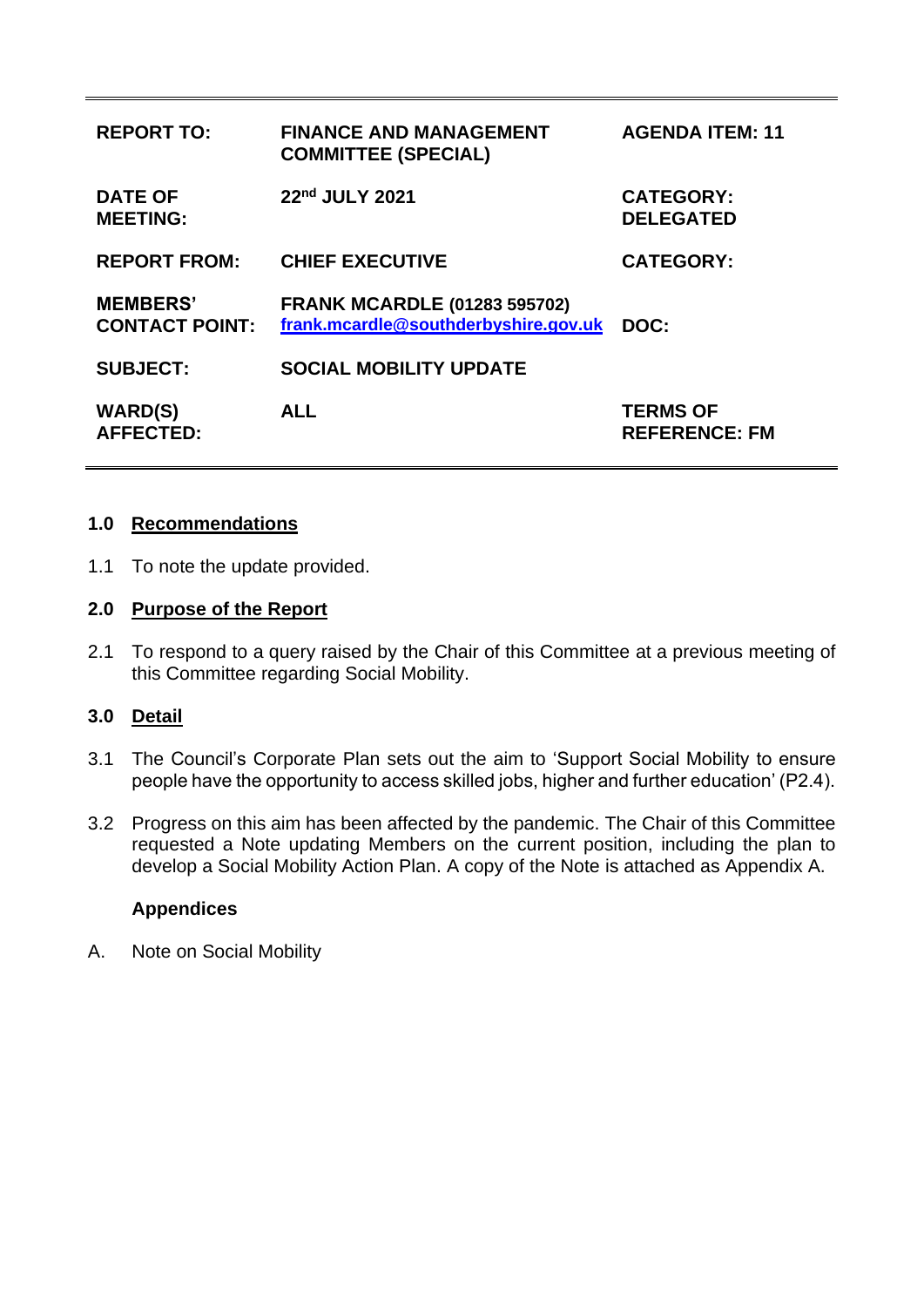# **Appendix A**

# **Note on Social Mobility 26 June 2021**

Definitions of Social Mobility vary, the Social Mobility Commission states that, 'Social Mobility is about ensuring that everyone has the opportunity to build a good life for themselves regardless of their family background. In a Socially Mobile society, every individual has a fair chance of reaching their potential … But Britain's Social Mobility problem is not just one of income or class background. It is increasingly one of geography'.

Social Mobility in South Derbyshire was highlighted in 2017 when the Social Mobility Commission ranked South Derbyshire 311th out of 324 local authorities in England (1 is best) (**State of the Nation 2017: Social Mobility in Great Britain**). The study combined a number of indicators, focused on education and employment prospects, together with life stages (early years, school, youth, and working lives) to identify where people from disadvantaged backgrounds are most, and least likely, to make social progress.

|                     | <b>Overall ranking</b> | <b>Early Years</b> | <b>Schools</b> | Youth     | <b>Adulthood</b> |
|---------------------|------------------------|--------------------|----------------|-----------|------------------|
| Ages                |                        | 0-5                | $5 - 16$       | $16 - 18$ | $18+$            |
| South<br>Derbyshire | 311/324                | 288                | 313            | 301       | 69               |

*Social Mobility Commission, 2017*

The Commission used those eligible for Free School Meals (FSM) as its key indicator of disadvantage. In 2018, 1,233 young people were eligible for FSM in South Derbyshire, a rate of 10.5% (England average 14.1%).

The State of the Nation report highlighted that the greatest challenges were faced by those aged under 18 years. This has since been reiterated in two more recent studies.

In stark contrast to the State of the Nation report, South Derbyshire is ranked 3rd most Socially Mobile in England in **The long shadow of deprivation: Differences in opportunity across England** (Social Mobility Commission, 2020). This study focused on adult earnings, exploring the differences in pay of the sons of the most and least disadvantaged families. Outside of London, South Derbyshire was found to have one of the smallest pay gaps at age 28 between the most and least deprived sons at age 16, by where they grew up. It also has one of the smallest educational attainment gaps at age 28 between the most and least deprived sons at age 16, by where they grew up.

The report found that Social Mobility is a postcode lottery, with large differences across areas in both the adult pay of disadvantaged adults, and the size of the pay gap for those from deprived families, relative to those from affluent families. Disadvantaged young adults in areas with high Social Mobility can earn twice as much as their counterparts in areas where it is low. In areas of high Social Mobility, educational achievement accounts for almost all of the earnings difference between individuals from deprived and affluent families.

Most recently, the study **Lost Learning: Why we need to level up education** (Onward/New Schools Network, 2021) explored regional disparities and found that families in some areas have little chance of securing access to a Good or Outstanding School. South Derbyshire is identified as the worst performing area where pupils have a 1 in 3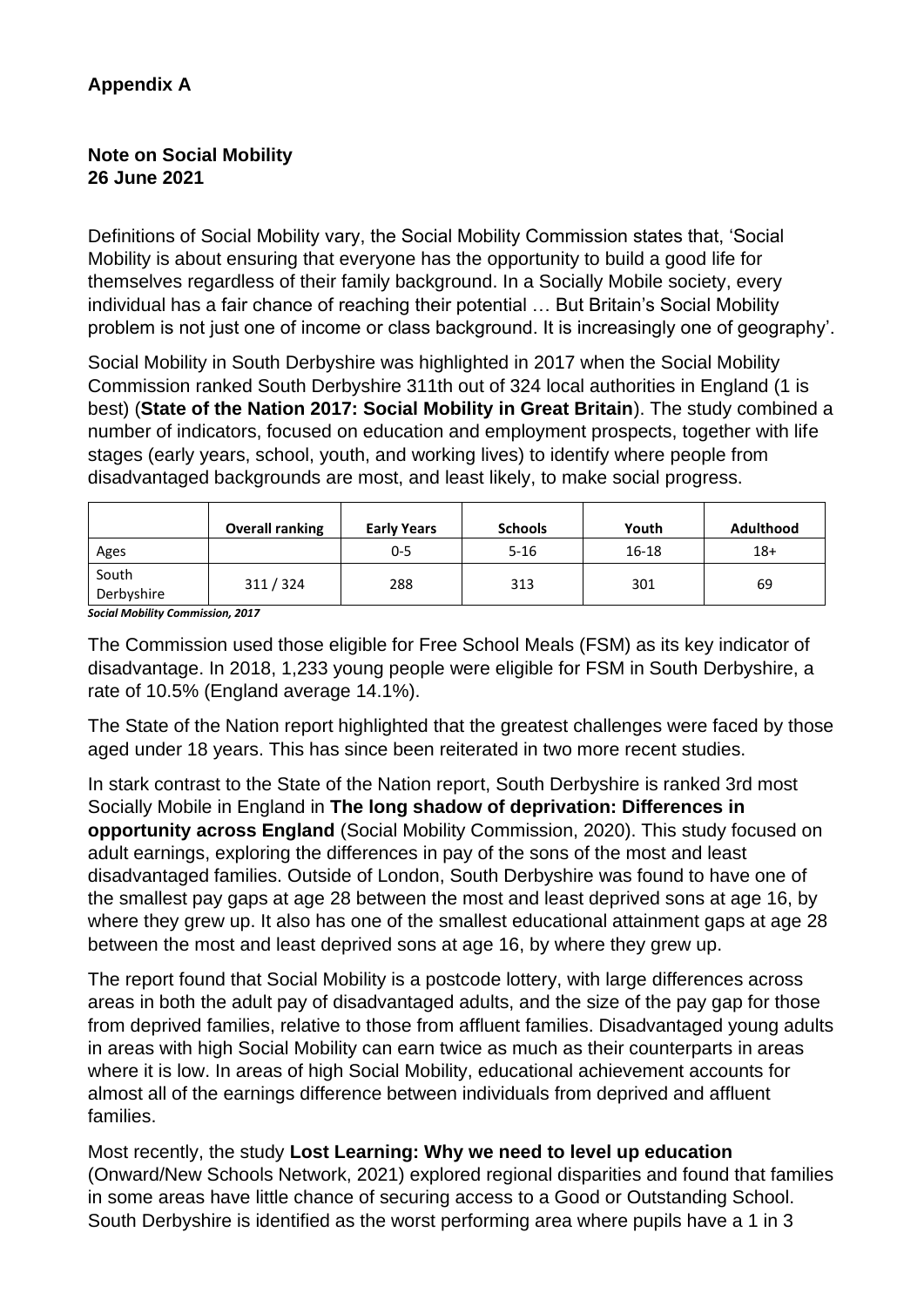chance of attending an underperforming primary school and a 100% chance of attending an underperforming secondary school. Taking a three-year average of 1998-2000 and 2017-2019, Derbyshire dropped 74 places from 40<sup>th</sup> to 124<sup>th</sup> in GCSE attainment.

| South<br><b>Derbyshire</b> | Bottom 20 local authorities by share of<br>pupils attending underperforming<br>primary schools | Bottom 20 local authorities for share of<br>pupils attending underperforming<br>secondary schools |
|----------------------------|------------------------------------------------------------------------------------------------|---------------------------------------------------------------------------------------------------|
| Rank of local              | 7th                                                                                            | 1 <sup>st</sup>                                                                                   |
| authorities                | lowest                                                                                         | lowest                                                                                            |
| Share of                   | 32%                                                                                            | 100%                                                                                              |
| pupils                     |                                                                                                |                                                                                                   |

*Ofsted Inspection Data 2019, Onward analysis*

These Social Mobility issues can be seen in the performance of secondary schools in the area.

| South<br><b>Derbyshire</b><br>Secondary<br><b>School</b> | Progress 8 -<br><b>Progress</b><br>description<br>(KS2-4 across<br>8 subjects) | Progress 8 -<br><b>School</b><br>disadvantaged<br>pupils<br>progress score<br>(Eligible for<br>FSM) | Percentage<br>achieving<br>Grade 4 or<br>above in<br><b>English and</b><br>Maths (~GCSE<br>C or above) | <b>Attainment 8</b><br>score (Eight<br>qualifications<br>including<br><b>English and</b><br>Maths) | <b>Attainment 8</b><br>disadvantaged<br>pupils (Eligible<br>for FSM) |
|----------------------------------------------------------|--------------------------------------------------------------------------------|-----------------------------------------------------------------------------------------------------|--------------------------------------------------------------------------------------------------------|----------------------------------------------------------------------------------------------------|----------------------------------------------------------------------|
| John Port                                                | 0.03                                                                           | $-0.51$                                                                                             | 78%                                                                                                    | 51.7                                                                                               | 42.4                                                                 |
| Spencer                                                  | (Average)                                                                      |                                                                                                     |                                                                                                        |                                                                                                    |                                                                      |
| Academy                                                  |                                                                                |                                                                                                     |                                                                                                        |                                                                                                    |                                                                      |
| <b>William Allitt</b>                                    | $-0.58$                                                                        | $-0.97$                                                                                             | 58%                                                                                                    | 40.2                                                                                               | 29.8                                                                 |
| School                                                   | (Well below                                                                    |                                                                                                     |                                                                                                        |                                                                                                    |                                                                      |
|                                                          | average)                                                                       |                                                                                                     |                                                                                                        |                                                                                                    |                                                                      |
| Granville                                                | $-0.16$                                                                        | $-0.45$                                                                                             | 67%                                                                                                    | 43.0                                                                                               | 35.2                                                                 |
| Academy                                                  | (Average)                                                                      |                                                                                                     |                                                                                                        |                                                                                                    |                                                                      |
| The Pingle                                               | 0.11                                                                           | $-0.33$                                                                                             | 65%                                                                                                    | 43.1                                                                                               | 31.4                                                                 |
| Academy                                                  | (Average)                                                                      |                                                                                                     |                                                                                                        |                                                                                                    |                                                                      |
| Eng state                                                |                                                                                | 0.13                                                                                                | 65%                                                                                                    | 46.7                                                                                               | 50.3                                                                 |
| funded schools                                           |                                                                                |                                                                                                     |                                                                                                        |                                                                                                    |                                                                      |
| average                                                  |                                                                                |                                                                                                     |                                                                                                        |                                                                                                    |                                                                      |

*Ofsted Inspection Data, 2019*

### **Challenges**

- available data is lagged by several years; OFSTED inspections were undertaken some years ago.
- the State of the Nation index has not been updated since 2017.
- headline data is likely to mask a more complex picture.
- activities of schools and other organisations have been restricted by social distancing.
- resources of partner organisations have been diverted to Covid response activities.

The Council has worked with the South Derbyshire Partnership, which brings together the local authorities with schools, colleges, employers and other agencies. The Partnership has consulted with experts from Derbyshire County Council and the University of Derby plus other local organisations to explore the data and issues, and undertaken research and explored other areas facing similar issues.